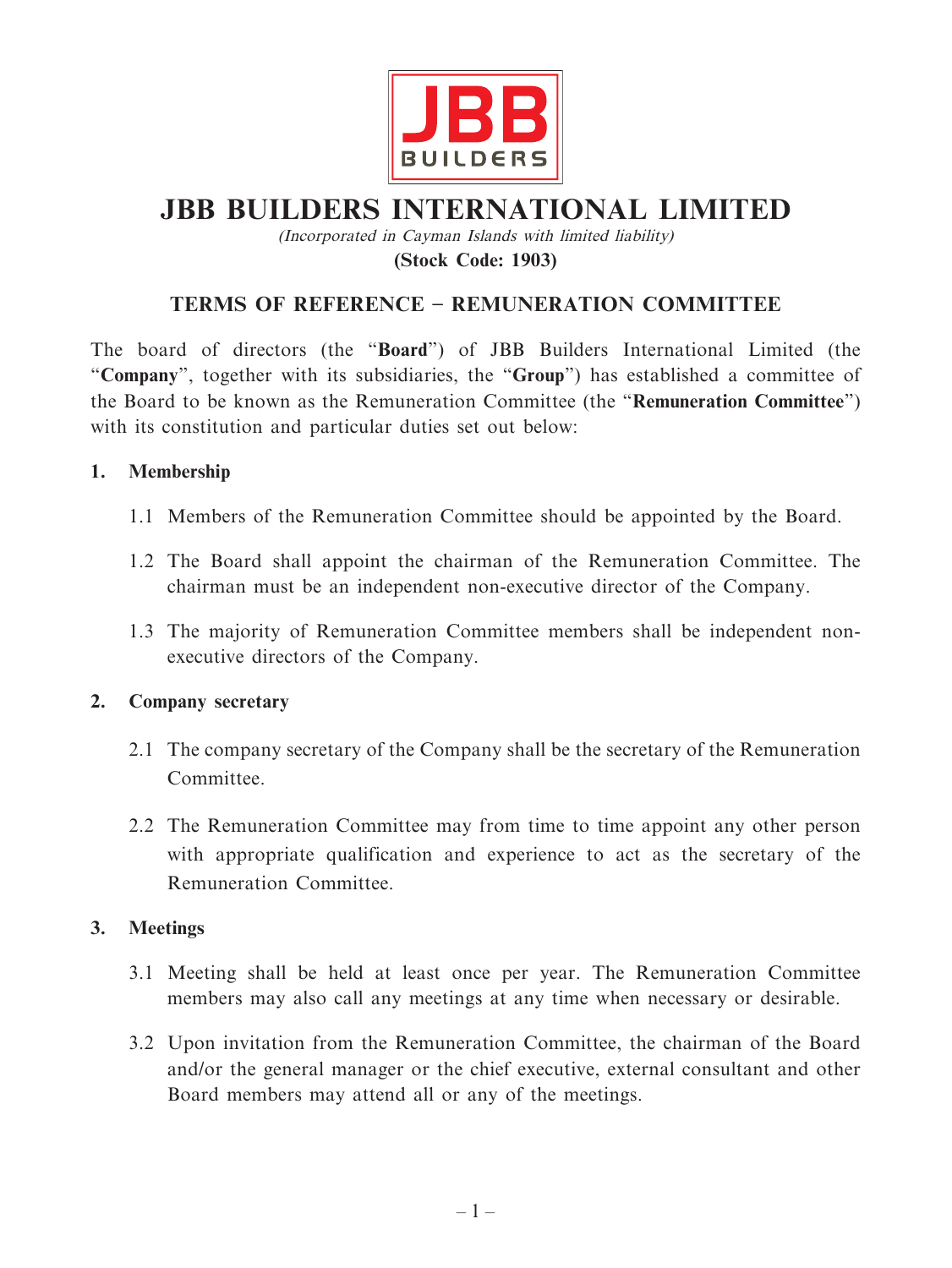- 3.3 Unless otherwise agreed or waived, notice of each meeting confirming the venue, time and date shall be sent to each member of the Remuneration Committee, and to any other person required to attend in relation to all regular meetings of the Remuneration Committee, at least 5 days before the date of the meeting; and in relation to continued meetings held within 5 days, no prior notice is required. Notwithstanding the notification period, the attendance of the member of the Remuneration Committee at the meeting would deem to be treated as the waiver of the required notification requirement.
- 3.4 The quorum of the Remuneration Committee meeting shall be two members, one of whom must be an independent non-executive director.
- 3.5 The members of the Remuneration Committee may attend meetings either in person, by telephone or through other electronic means of communication (which are available to all attended parties).
- 3.6 Resolutions of the Remuneration Committee shall be passed with a simple majority of votes. In the case of an equality of votes, the Chairman of the Remuneration Committee shall have the casting vote.
- 3.7 Resolutions signed by all members of the Remuneration Committee will be treated valid and effective as if it is passed in the meeting duly convened and held by the Remuneration Committee.
- 3.8 Minutes of the Remuneration Committee meetings shall be kept by the secretary of the Remuneration Committee and shall be available for inspection by any member of the Remuneration Committee and/or any director of the Company at any reasonable time on reasonable notice. Draft and final versions of minutes of Remuneration Committee meetings shall be sent to all Remuneration Committee members for their comments and records within a reasonable time after the meeting. Once all minutes have been finalised, the secretary of the Remuneration Committee shall circulate the minutes and reports of the Remuneration Committee to all members of the Board.
- 3.9 The chairman of the Remuneration Committee shall attend the annual general meetings of the Company and be prepared to respond to any shareholder questions on the Remuneration Committee's activities. If the chairman of the Remuneration Committee is unable to attend, a member of the Remuneration Committee shall attend the annual general meeting of the Company. Such person shall be prepared to respond to any shareholder questions on the Remuneration Committee's activities.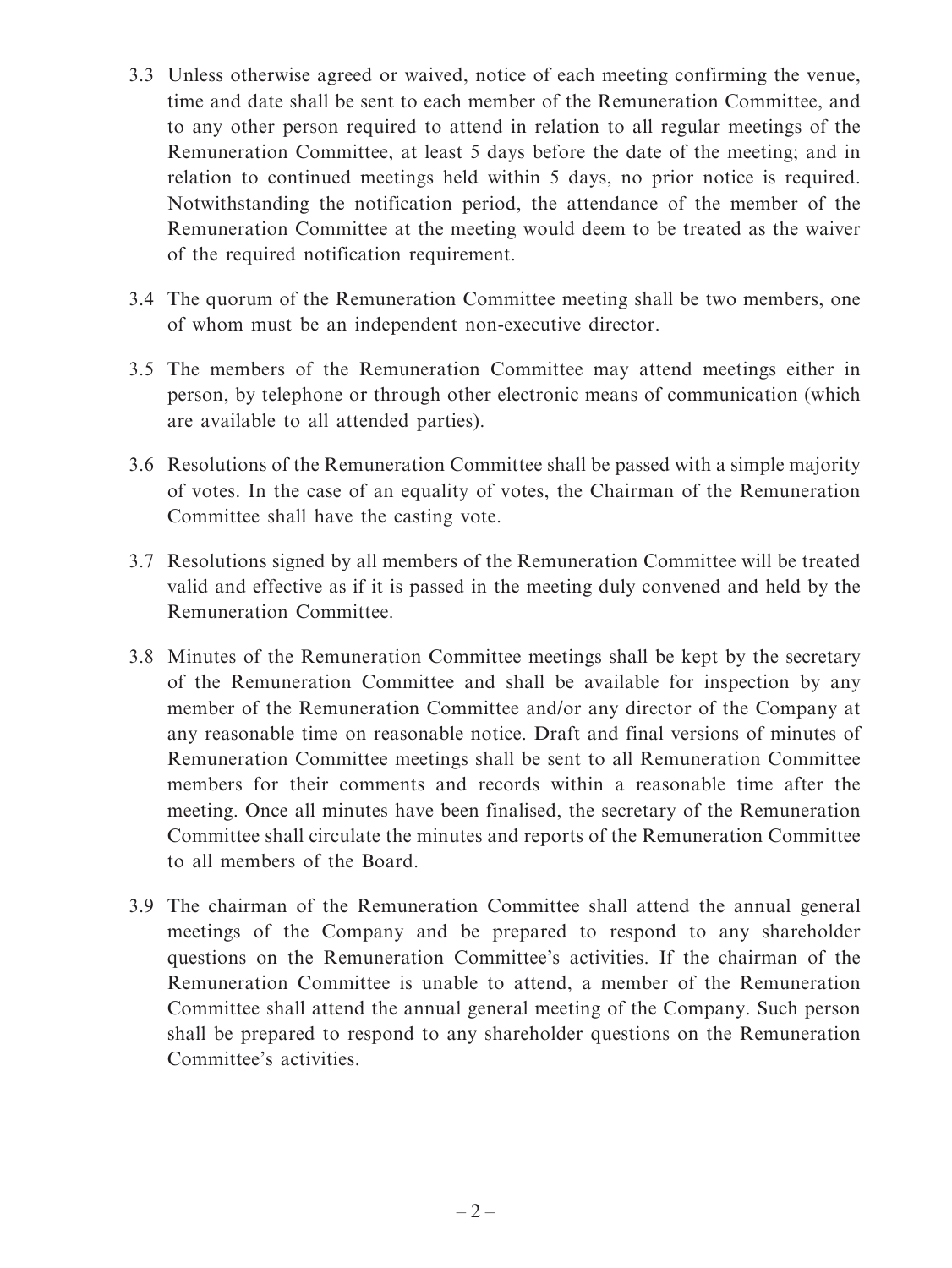# **4. Authority**

- 4.1 The Remuneration Committee is authorised by the Board to investigate any activity within its terms of reference and seek any necessary information which is within its scope of duties and responsibilities from the employees of the Company and its subsidiaries (including the members of the Board).
- 4.2 The Remuneration Committee shall consult the chairman and/or the general manager or the chief executive of the Company about their proposals relating to the remuneration of other executive directors.
- 4.3 The Remuneration Committee is authorised by the Board when necessary to seek any remuneration information it requires from senior management of the Company in order to perform its duties and responsibilities.
- 4.4 The Remuneration Committee is authorised by the Board when necessary to obtain outside legal or other independent professional advice in connection with its duties and responsibilities at the Company's expense.
- 4.5 The Remuneration Committee shall have access to sufficient resources in order to perform its duties and responsibilities.

## **5. Duties and responsibilities**

The duties and responsibilities of the Remuneration Committee shall include, but shall not be limited to the following:

- 5.1 to make recommendations to the Board on the Company's policy and structure for all directors' and senior management remuneration and on the establishment of a formal and transparent procedure for developing remuneration policy;
- 5.2 to review and approve the management's remuneration proposals with reference to the Board's corporate goals and objectives;
- 5.3 either:
	- a. to determine, with delegated responsibility, the remuneration packages of individual executive directors and senior management; or
	- b. to make recommendations to the Board on the remuneration packages of individual executive directors and senior management.

This should include benefits in kind, pension rights and compensation payments, including any compensation payable for loss or termination of their office or appointment;